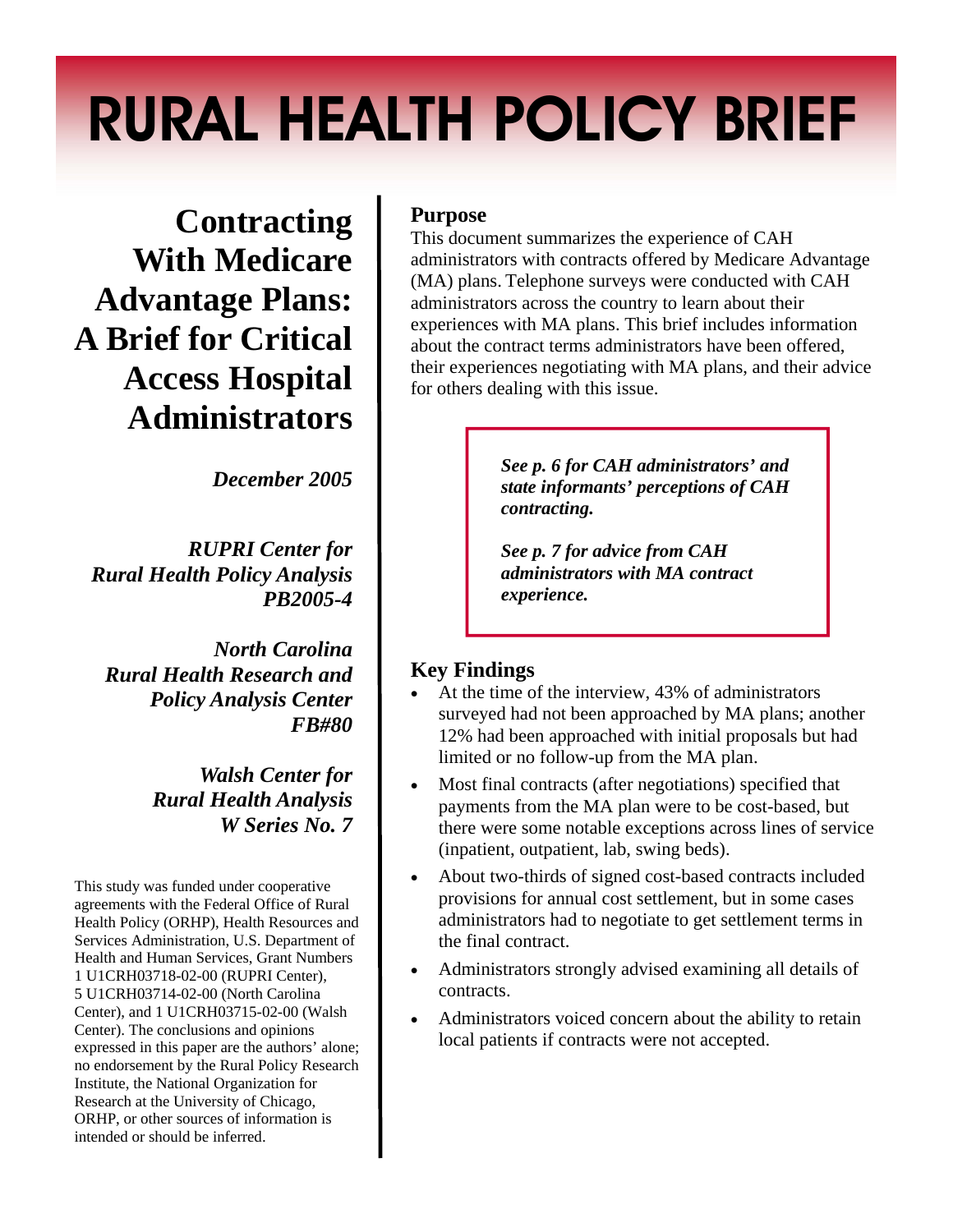# **Medicare Advantage: What You Should Know**

Beginning January 1, 2006, Medicare managed care will see some dramatic changes. These changes are mandated by the Medicare Modernization Act (MMA) and are being implemented by the Centers for Medicare & Medicaid Services (CMS). Previously, Medicare managed care was virtually nonexistent in most rural parts of the United States. Under the old rules, Medicare managed care plans (then referred to as Medicare+Choice) were marketed on a county-by-county basis, and Medicare payment created incentives to focus on densely populated urban areas. The new rules will not permit this cherry-picking. In the new Medicare Advantage (MA) program, preferred provider organization (PPO) plans certified as regional plans will be required to offer uniform benefits and identical out-of-pocket costs across entire regions, including rural areas, if they want to market in the urban areas. Consequently, it is expected that rural beneficiaries could be enticed by greater benefits and lower out-of-pocket costs and, therefore, enroll in plans in greater numbers than in the past. It is unknown just how many will enroll, but many believe there will be significantly more enrollment than in the past.

MA plans are insurance plans certified by CMS that provide coverage of Medicare Part A and Part B benefits; some MA plans may offer additional benefits. The MA plans receive a monthly payment from Medicare for each beneficiary enrolled. Beginning in 2006, MA plans will incorporate prescription drug plans that offer the new Part D benefit created by the MMA. There are four types of MA plans: health maintenance organizations (HMOs), PPOs, private fee-for-service (PFFS) plans, and cost plans (these are carried forward from the early days of Medicare managed care, but there will be no new cost plans). These private plans replace Medicare as the insurance carrier for beneficiaries who join them; Medicare's only role is to pay the plans. In the past two years, some type of MA plan has been certified in nearly every county in the United States and in all 26 MA regions that were established to implement the MMA (see Figure 1). In 21 regions, MA PPO plans have been certified as regional plans, meaning they must be offered to all beneficiaries in all counties in the region.

Under MA, payment for Critical Access Hospital (CAH) services provided to MA enrollees will be determined by MA plans, either through contractual arrangements or by a default decision to pay the CAH as an out-ofnetwork provider. The MMA does not require that MA plans pay any certain amount or use any particular method to pay CAHs who participate in their networks. If an MA plan is paying for services rendered by a CAH not in its network, it must pay what Medicare would otherwise pay. However, the beneficiary may face a higher copayment than would be the case if services had been rendered by a network provider, and the CAH would need to collect the out-of-pocket payment from the beneficiary.

MA plans will be competing with traditional Medicare (plus Medigap) and possibly other MA plans for beneficiaries. In seeking to enlist providers such as CAHs, plans may try to lower costs by negotiating with providers to accept lower payments and by reducing administrative expenses, such as the costs of end-of-year settlements and interim payment mechanisms. The financial impact of MA payment on CAHs depends on contract terms and beneficiary enrollment, which is likely to vary across and within the MA regions. Given the uncertainty of payment and collection if a CAH is not in a provider network and the potential for rural beneficiary enrollment, there may be good reason for CAH administrators to consider the terms of contracts offered by MA plans, including specific payment processes that may or may not parallel current Medicare practice (e.g., interim payment and annual settlement).

# **Sample**

This brief contains information learned through interviews with administrators of CAHs. Our sample of administrators was restricted to states that contain five or more CAHs (33 states); Mississippi and Louisiana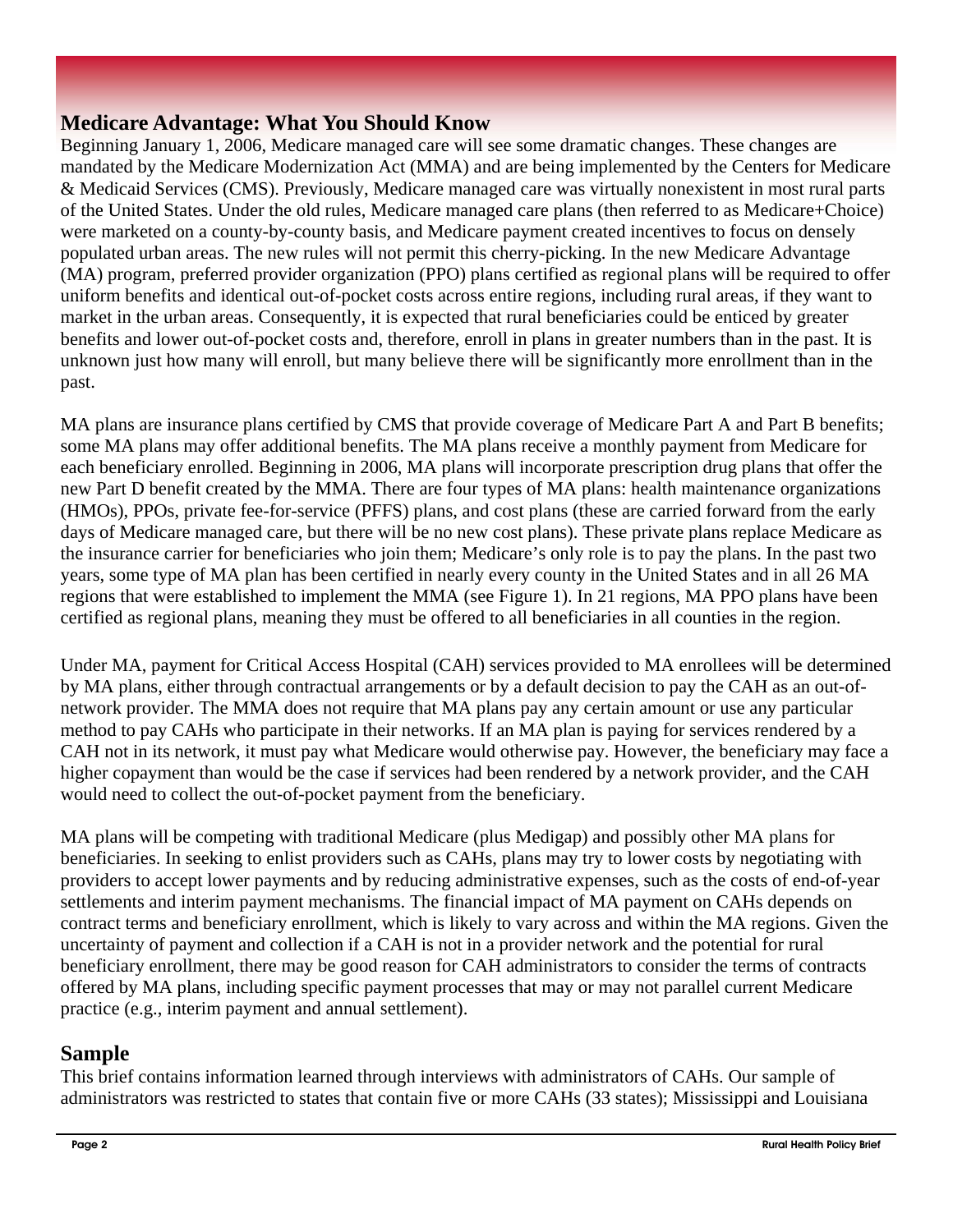were excluded because of Hurricane Katrina. After identifying regions believed to be active with respect to MA plan formation, a sample of 58 CAH administrators from 22 states were interviewed. Results were received by both telephone and e-mail. We obtained detailed information about contracting activities from key informants in regional and statewide organizations in two additional states, bringing the total number of states sampled to 24.

# **Key Contract Components**

#### *Basis for Payment*

The basis of payment for CAH services provided to enrollees is subject to negotiation between MA plans and CAH administrators. Contracts were offered to CAHs using one of the following methodologies:

- Prospective Payment System (PPS);
- Cost-based, as used currently to determine payments for CAHs; and
- Per diem payment rates set by the contract, not necessarily cost-based.



Most final contracts (after negotiations) specifed that the CAH would be paid using a cost-based methodology, at either 100% or 101% of cost. However, some CAH administrators have signed contracts with payment terms based on a lower percentage of cost or Medicare PPS rates. For each individual hospital, contract terms for reimbursement of outpatient services generally were the same as terms for inpatient services.

Of the CAH administrators surveyed who rejected at least one contract, about one-third cited unacceptable payment terms as their primary reason, including per diem rates or 2% to 3% over the cost-to-charge ratio rates. In general, contracts that did not call for cost-based payments were rejected, which is to be expected given that CAHs receive 101% cost-based payments for treating regular Medicare patients.

#### *Definition of Cost*

Among the administrators accepting cost-based contracts, half indicated that the contract defined cost explicitly; however, many respondents were unable to provide a clear verbal explanation of their contract's definition. Overwhelmingly, they reported that cost was defined based on the "Medicare definition," described in various terms by these respondents as based on "Medicare cost report reimbursement rules," "Medicare allowable rates," and "Medicare rates."

#### *Settlement*

Currently, CAHs are paid by Medicare on a cost basis (101% of cost), with interim payments during a fiscal year based on costs estimated from a prior year's cost report. After a fiscal year ends, CMS reaches a "settlement" with CAHs to align payment to actual costs, which may be higher or lower than projected. If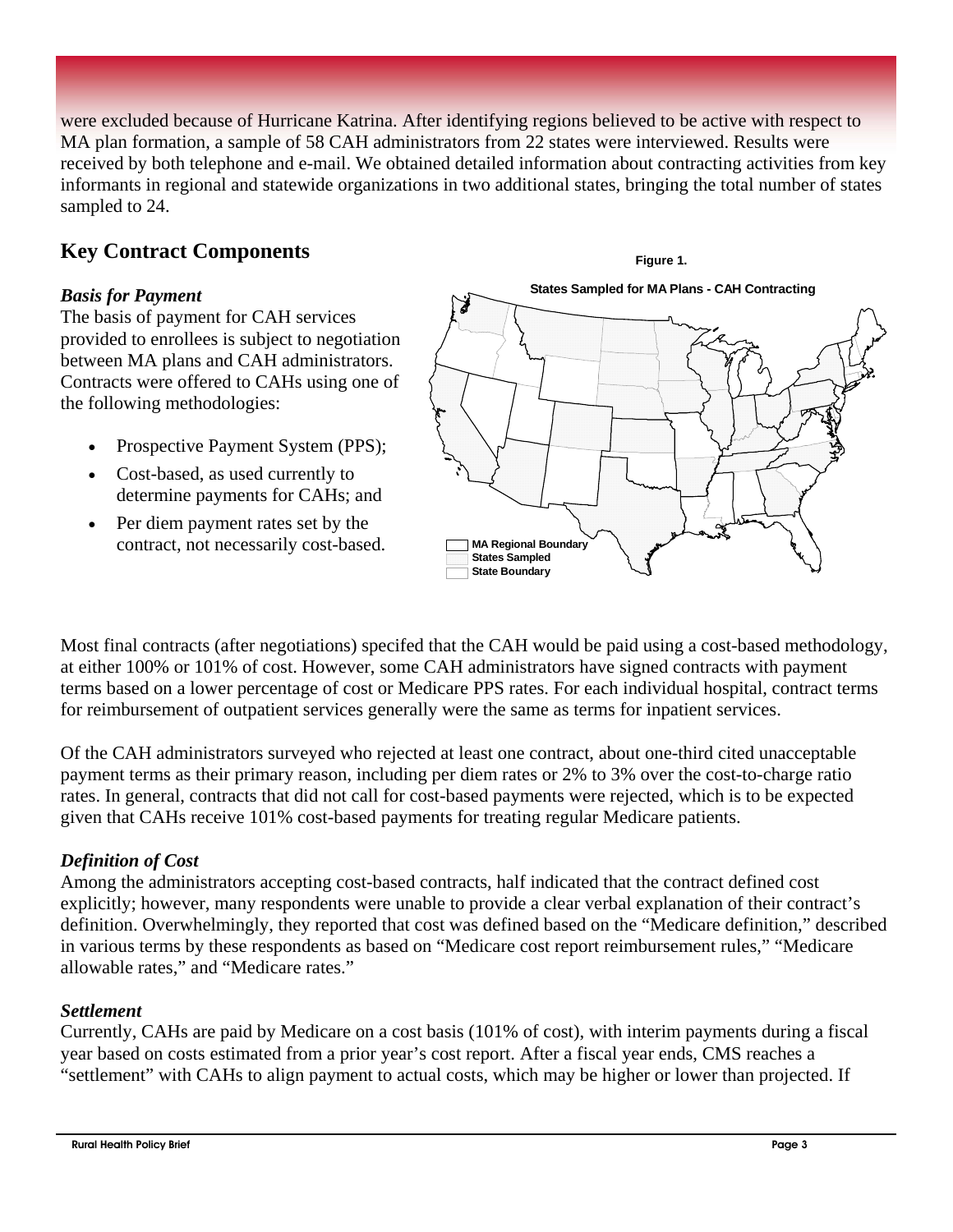interim payments were lower than actual costs, CMS pays the CAH the difference; if the payment was higher, the CAH repays CMS.

More than two-thirds of the administrators who accepted cost-based contracts indicated that final contract terms included some basis for settlement. Among these respondents, more than half arrived at settlement terms only after negotiating with the MA plans—for these hospitals, a basis for settlement was not an original contract feature but, rather, evolved only after CAH administrators insisted on such terms. For the most part, it was reported that settlement was based on the Medicare cost reports submitted to MA plans, as one respondent described, "They agree to take our cost report and make us whole."

The exclusion of some basis for settlement from contract terms was a key reason CAH administrators rejected contracts presented by MA plans. One administrator who was offered 101% cost-based payment rates rejected the contract because the MA plan refused to include terms for settlement. Other respondents reported similar experiences, and despite their attempts to negotiate, the MA plans refused to bend, and the contracts fell through accordingly. Overall, about one-third of the CAH administrators who rejected at least one contract cited as their main reason for doing so the exclusion of some basis for settlement.

#### *Interim Payment*

Under current Medicare policies, CAHs are paid periodically based on the number of beneficiaries served during that period, as an interim payment until final payment can be determined based on audited cost reports. All but one of the administrators who indicated their MA contract included some basis for settlement also reported receiving some type of interim payment—not one reported contract offered interim payments in the absence of settlement. Comparable to the basis for settlement, hospitals reported that MA plans will deliver interim payments based on hospitals' cost reports.

#### *Other Provisions*

Key informants raised other issues about contract provisions. They indicated a need for vigilance and reading all text in contracts:

- The contract being offered by an MA plan to CAHs in one state does not include any provisions to pay for home health services or services provided in a Distinct Part psychiatric unit.
- Timeframes for payment of clean claims may not be defined in contracts.
- Contracts are not addressing payment for Medicare bad debt.
- There is no "spell of illness" concept for inpatient hospitalizations similar to Medicare's. Therefore, a copayment will be charged each time an insured is admitted as an inpatient. This has the potential to create collection problems for the hospital as beneficiaries will not be expecting the second charge and associated copayment. $<sup>1</sup>$ </sup>

#### **The Negotiation Process**

Just over half of the administrators interviewed had been contacted by an MA plan. The negotiating experiences reported by respondents varied, from how MA plans approached administrators to the extent to which each party pressed the other into accepting their contract terms. Three respondents—all of whom

<sup>1</sup>The insured will pay a copayment (\$165 per day for days 1-5, \$0 for remaining days) for each admission. The out-of-pocket maximum of \$5,000 applies to in-network services for the Kansas and Oklahoma Regional PPO products.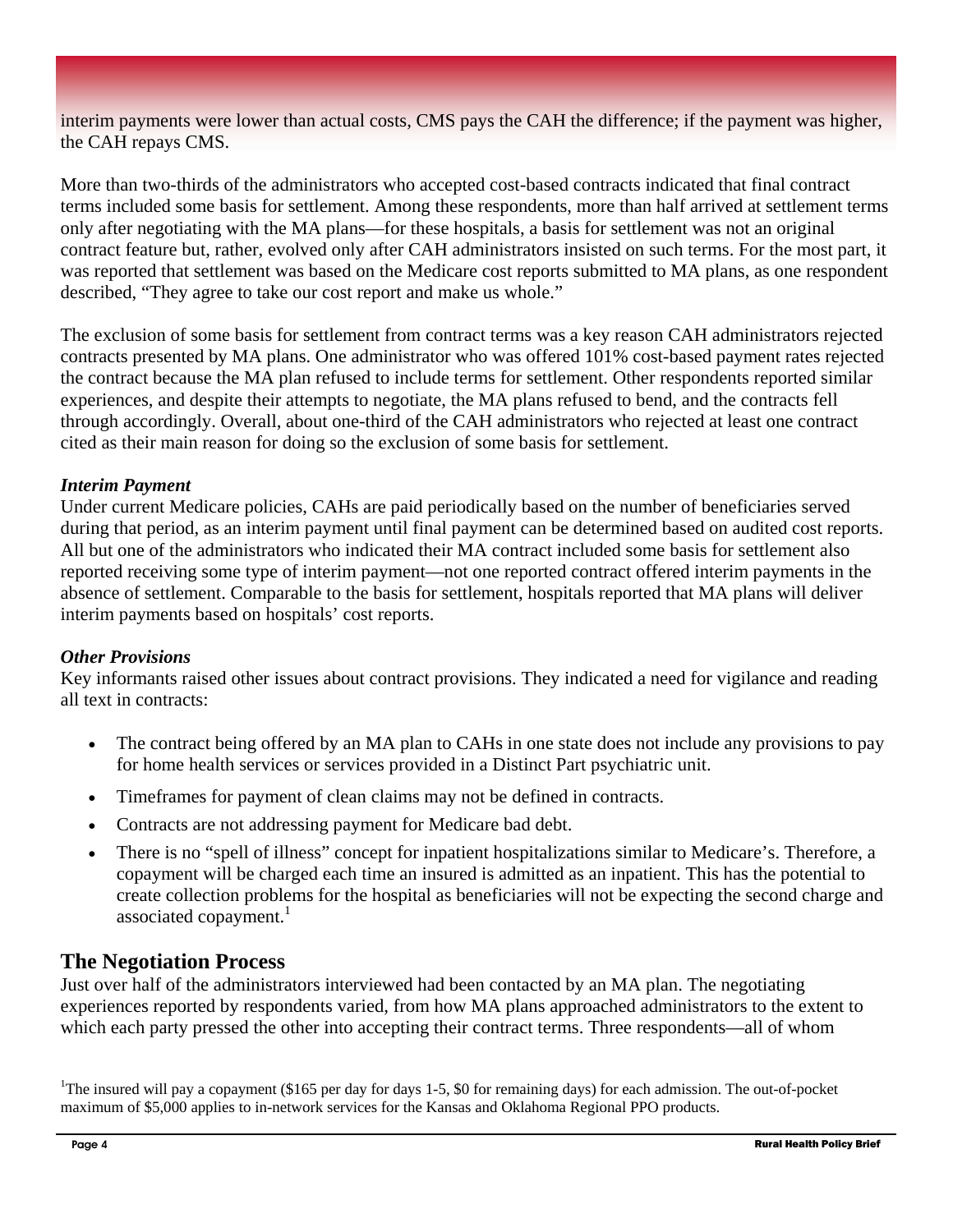rejected contracts—reported that MA plans in their region approached them informally. For example, one administrator described experiencing a simple "conversation" with an MA plan representative, speculating that the plan was "fishing for information" before offering a formal contract. Another respondent reported receiving a contract from a plan with no follow-up, in which case the respondent "put it in the trash."

When there was negotiation, the majority of administrators accepting contracts reported that negotiating was necessary to obtain the terms they wanted. In particular, they reported negotiating most frequently for some form of settlement and cost-based payment rates and, more often than not, they succeeded in achieving these terms. Likewise, a number of CAH administrators reported rejecting contracts from MA plans offering unacceptable terms. Thus, on the one hand, some respondents were successful at engineering payment terms to their liking. On the other hand, some were unable to change the position of the MA plan. A few signed contracts anyway, citing as their main reason a concern that MA patients in their community would in effect lose access to their facility because of higher out-of-pocket expenses.

From one state, we learned of a process that involved a group of CAHs using a single point of contact with an MA plan to develop a base contract that could then be offered to each CAH for their consideration. This use of the messenger model (hospitals are not sharing pricing information with each other and are not colluding through a single contracting authority) eased the burden of enumerating the details of contract language for individual CAHs. At the same time, the administrative burden otherwise borne by the MA plan was reduced, as use of the basic contract language that reflected reimbursement terms similar to that under historical Medicare payments to CAHs made negotiations with individual CAHs simpler.

**Table 1. Contracts Signed Without Negotiation of Payment Terms** 

# **Signed Contracts<sup>2</sup>**

#### *Payment Terms*  The majority of contracts signed included cost-based payment terms similar to Medicare (100% or 101% of cost). However, some CAH administrators signed contracts with payment terms based on a percent of cost below 100% or Medicare PPS rates. In some contracts, payment methodology varied across hospital service lines, including outpatient, lab, and swing beds. *Example A (5 contracts) Example B (2 contracts) Example C (1 contract) Example D (1 contract) Example E (1 contract)*  Inpatient 101% cost 100% cost 101% cost PPS PPS Outpatient 101% cost 100% cost % charges 58% cost PPS Lab 101% cost 100% cost % charges 58% cost PPS Therapy 101% cost 100% cost n/a n/a PPS Observation Beds 101% cost 100% cost 101% cost n/a PPS Swing Bed 101% cost 100% cost per diem 58% cost \$450/day Distinct Part 101% cost n/a n/a n/a n/a n/a Home Health  $101\% \cos t^*$  n/a n/a n/a n/a n/a EMS 101% cost\* 100% cost n/a n/a PPS \*Services not applicable for some contracts.

The contracts summarized in Table 1 are examples of contracts acceptable to CAH administrators with no negotiations on payment terms. However, when initially contacted by MA plans, at least one administrator asserted that they would not accept a contract that did not provide payment in the same way as Medicare.

<sup>&</sup>lt;sup>2</sup>Among the 58 hospitals surveyed, 11 had at least one signed contract with an MA plan. In 2 of these hospitals, 2 contracts had been signed; therefore, we obtained information on a total of 13 agreements.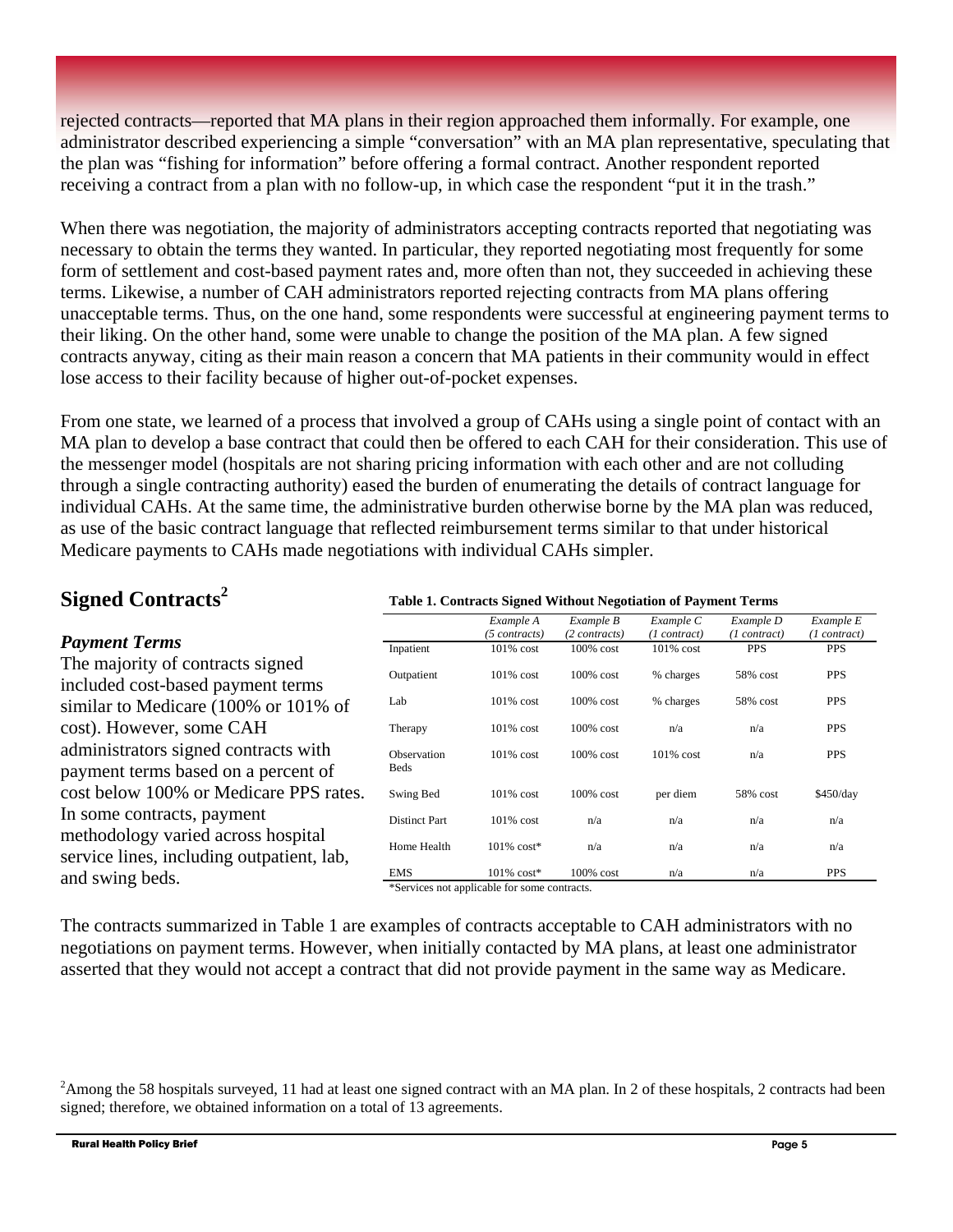Two CAH administrators we spoke with had signed MA contracts after successfully negotiating payment terms different from those originally offered. Examples of these contracts are shown in Table 2.

| <b>Table 2: Contracts Signed After Negotiation of Payment Terms</b> |                              |                              |  |  |  |
|---------------------------------------------------------------------|------------------------------|------------------------------|--|--|--|
|                                                                     | Example A<br>$(1$ contract)  | Example B<br>(2 contracts)   |  |  |  |
| Inpatient                                                           | $PPS \rightarrow 101\%$ cost | $PPS \rightarrow 101\%$ cost |  |  |  |
| Outpatient                                                          | $FFS \rightarrow \%$ charges | $PPS \rightarrow 101\%$ cost |  |  |  |
| Lab                                                                 | $FFS \rightarrow \%$ charges | $PPS \rightarrow 101\%$ cost |  |  |  |
| <b>Therapy</b>                                                      | n/a                          | $PPS \rightarrow 101\%$ cost |  |  |  |
| <b>Observation Beds</b>                                             | $PPS \rightarrow 101\%$ cost | $PPS \rightarrow 101\%$ cost |  |  |  |
| <b>Swing Bed</b>                                                    | Per Diem                     | $PPS \rightarrow 101\%$ cost |  |  |  |
| <b>Distinct Part</b>                                                | n/a                          | $PPS \rightarrow 101\%$ cost |  |  |  |
| <b>Home Health</b>                                                  | n/a                          | $PPS \rightarrow 101\%$ cost |  |  |  |
| EMS                                                                 | n/a                          | $PPS \rightarrow 101\%$ cost |  |  |  |

|  |  | Table 2: Contracts Signed After Negotiation of Payment Terms |  |
|--|--|--------------------------------------------------------------|--|
|  |  |                                                              |  |

# **CAH Administrators' and State Informants' Perceptions of CAH Contracting**

The following is a summary of general comments made by CAH administrators and state informants during interviews regarding MA plans in their region. Although some respondents felt that the contract terms for a CAH should remain as close as possible to CAH Medicare rates, others believed that the best contract terms ultimately depend on the unique circumstances of the particular hospital and its community.

- Some administrators felt that hospitals should insist on CAH Medicare rates in their MA contracts. However, they took into consideration the possibility of losing their MA patients if they did not commit to an MA plan.
- One administrator wanted cost-based reimbursement only for outpatient care, noting that the CAH "does okay under a PPS," but the insurer would not agree to those terms.
- One state informant noted that the CAH administrators in his state are looking for assurances that they can at least receive cost plus 1%, but few, if any, have received such assurances contractually.
- Another state informant reported that the regional plans in his state all report that they will pay CAHs a cost-based payment, but there is no consistent method for determining how the plan will address cost report settlement issues.
- CAH administrators also found end-of-year settlement was a contentious issue. Some administrators are unsure how the settlement question will be addressed, if it is addressed at all. More than one respondent related that they wanted end-of-year settlement but were unable to get it in a contract. Another respondent simply stated that all plans being considered by a CAH must offer settlement at the end of the year.
- More than one CAH administrator was quick to point out that their hospital operates with a narrow margin, at a high fixed cost with low volume. Because of this, two respondents had no intention of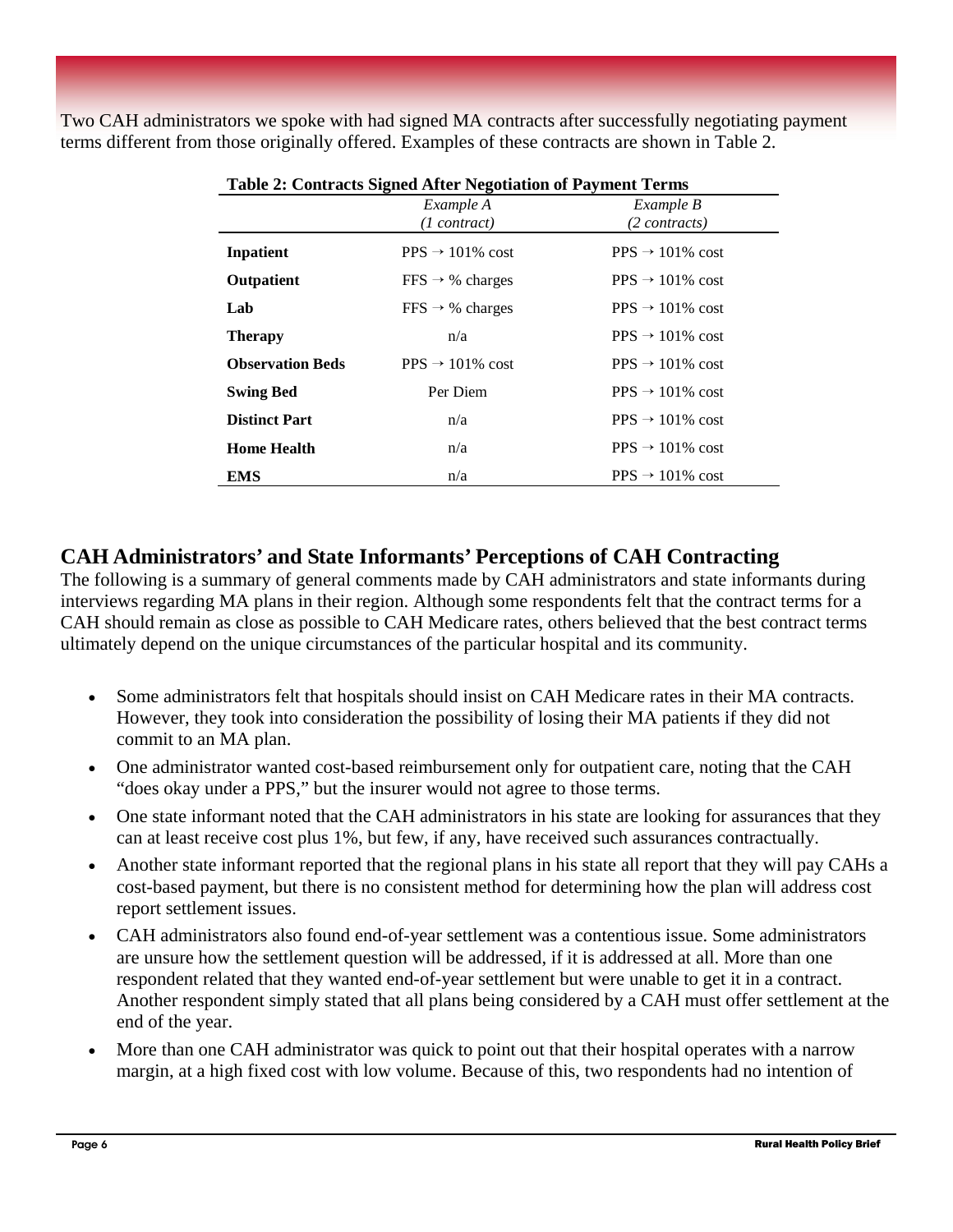signing an MA contract in the near future. One believed she would eventually sign but first wanted assurance her hospital would not lose money on MA. The other stated he would always be reluctant to sign but noted that the hospital's ability to serve its community is vital to the survival of that community.

- One respondent stated that the common perception is that hospitals should sign an MA contract if a significant number of their patient population are Medicare Advantage beneficiaries.
- Because they do not have a contractual relationship with PFFS plans, administrators at one CAH chose not to accept patients enrolled in those plans. Their system-level managed care director stated that plans promised seniors lower premiums but did not advise them to determine if their local providers were participating before they enrolled. This director said he has called the PFFS plans and requested they stop marketing in their community.
- Several CAH administrators were unclear about how MA patients should be reported for traditional cost calculations and were concerned about how this might affect reimbursement.
- Some respondents indicated that contract negotiations occurred at the system level; individual CAH administrators would not be negotiating terms on their own.

# **Advice from CAH Administrators With MA Contract Experience**

During interviews, CAH administrators were asked what information concerning their experiences with MA plans they believed would be helpful to pass on to other CAH administrators. The following is what we heard.

Administrators must remember they have the power to negotiate:

- "Stand firm! Don't take anything less than cost-based reimbursement."
- "Try to negotiate as close as possible to current cost-based reimbursement."

Administrators need to read contracts carefully and bring in experts who understand payment and contract language:

- "Talk to whoever does the cost reports (for your hospital) and a lawyer who is familiar with this area."
- "Read everything . . . look at every single detail."
- "Watch the language used in the contract, (language) such as 'sole discretion of payer.' "

Administrators should be sure the contract states specifically the terms that are required to meet the needs of your hospital.

- "Be clear about time frames for payment and try to get prompt payment for services."
- "Make sure contract wording includes ability to make rate adjustments based on CAH cost report rules."
- "Get, or try to get, interim rate updates."